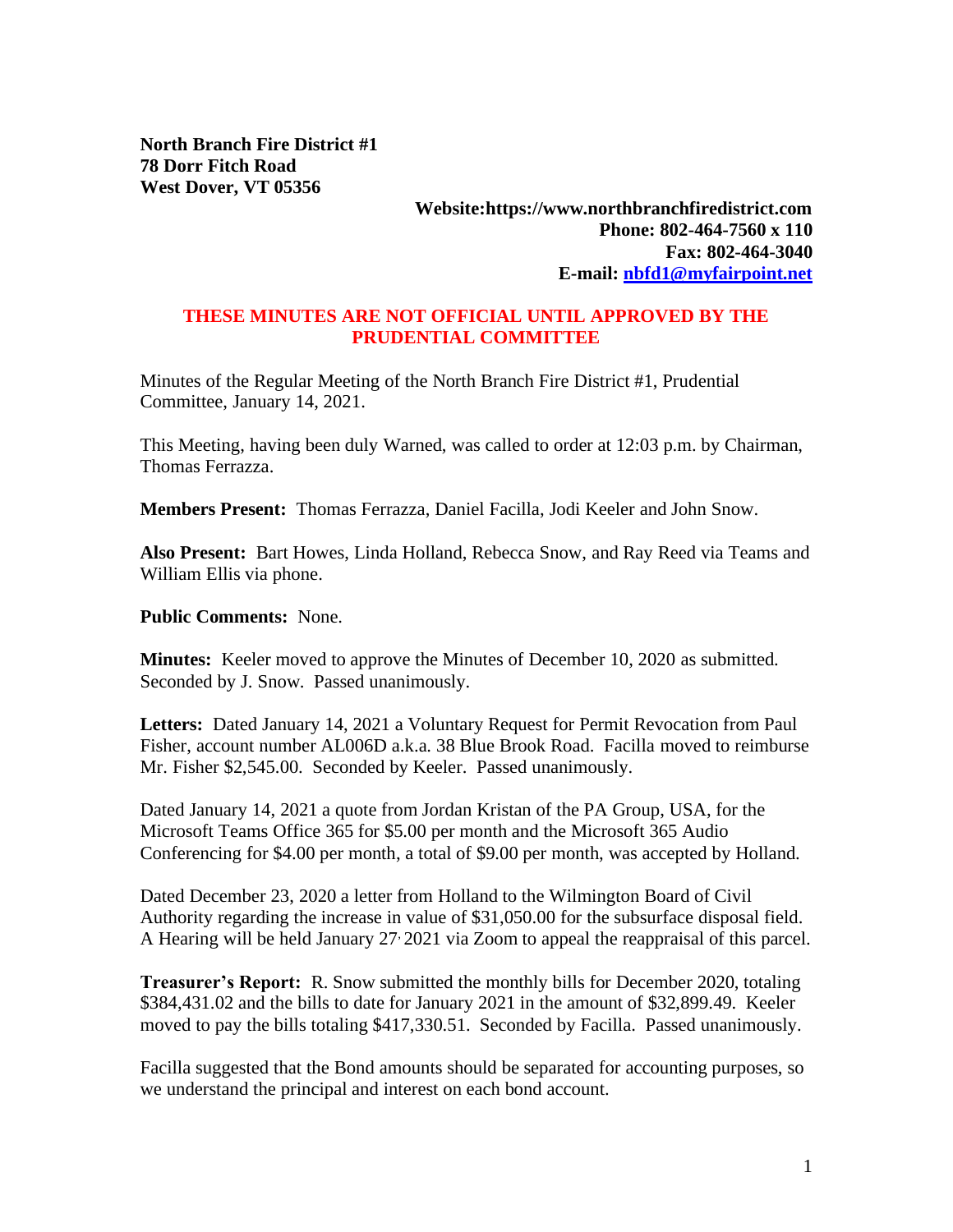Current Prudent Reserve is \$697,006.41

**Ray Reed/Lot 8 The Peaks:** Mr. Reed asked the Committee if the funds that North Branch is holding could be applied to this lot. The seller sold gallonage, to the new buyer, to construct a six bedroom house. Reed believes it may have been at the \$12.00 per gallon rate. Holland thinks, because it was purchased in 1994, that it was still at \$7.00 per gallon. Holland will confirm tomorrow and let Reed know. Ferrazza stated that the seller should have notified the buyers that there was no contract for gallonage at the North Branch Fire District.

**Chief Operator's Report:** Howes reported that on January 11, Powers Generators came down and replaced the faulty coolant heater on the Route 100 generator.

Howes received a quote from Consolidated regarding our alarms at both the Route 100 and Mount Snow pump stations. They will switch the telemetry line over to a phone line for free and it will be roughly \$20.00 per month less in service charges per pumpstation. The two new auto dialers will be installed in the next week.

The capital plan has the pond transfer pump and guide rails, replacing one pump and check valve at Route 100 and replacing the guide rails and mounts at Mount Snow. Last year Howes contacted five companies and two of them teamed up to submit the only bid we received. Howes plan is to contact this team again to get an estimate for doing the work. The Committee suggests Howes put this out to bid again.

**Discuss Hiring Office Help:** The Committee asked Holland to structure a letter that will go into the newspapers, and other media we advertise in, to advertise for a forty hour work week. Holland will draft an ad and send it to the Committee for approval.

**Executive Session:** At 1:03 Ferrazza moved to go into Executive Session to discuss legal matters. Seconded by Keeler. Passed unanimously. J. Snow moved to come out of executive session at 3:02 p.m. Seconded by Facilla. Passed unanimously. **DECISION:**  Holland will contact the attorney.

**Other Business:** We will be placing Executive Sessions at the end of each agenda.

**Old Business**: None.

Ferrazza adjourned the meeting at 3:04 p.m.

Respectfully Submitted:

Linda L. Holland, Administrative Manager